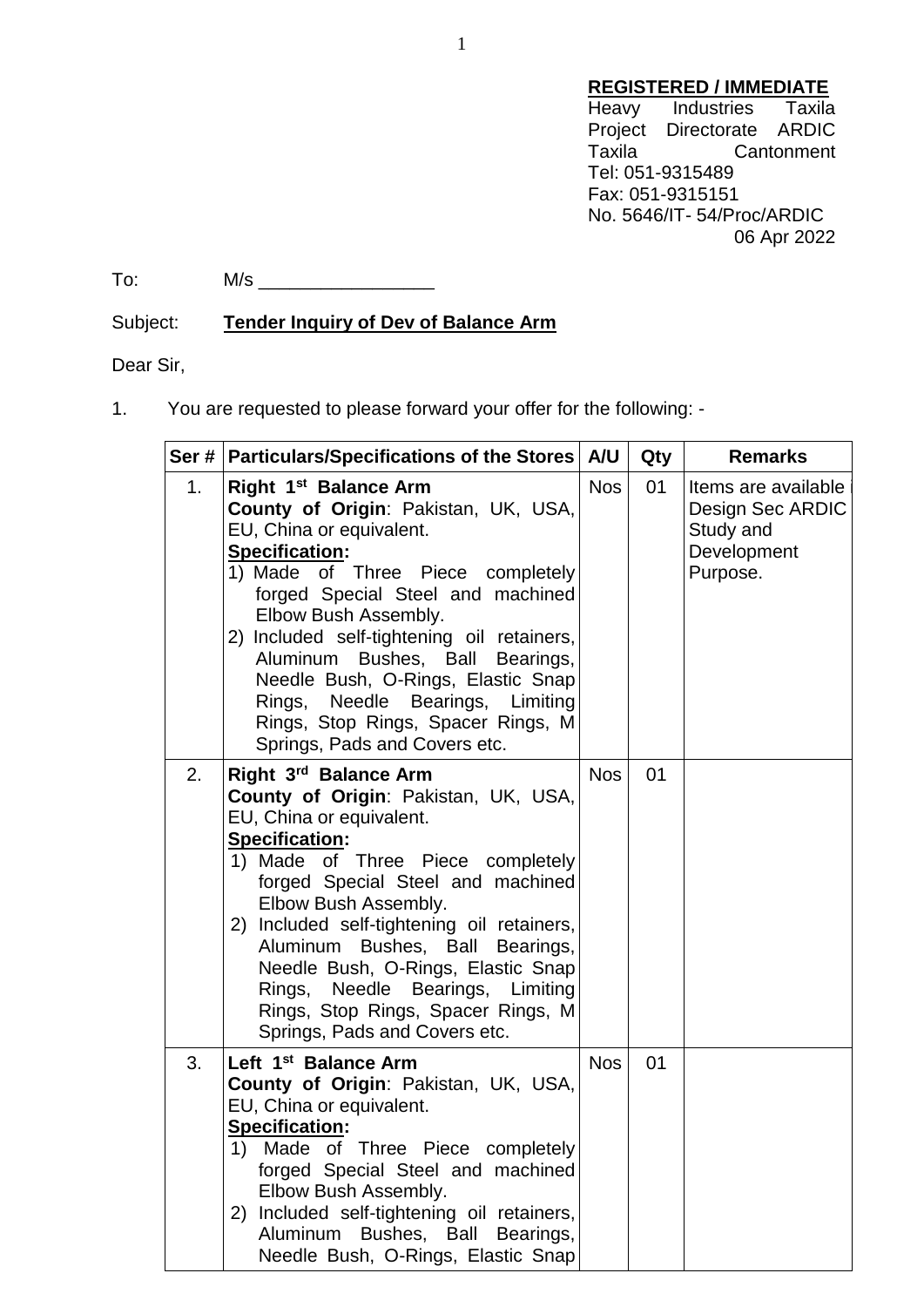|    | Rings, Needle Bearings, Limiting<br>Rings, Stop Rings, Spacer Rings,<br>M Springs, Pads and Covers etc.                                                                                                                                                                                                                                                                                                                                                      |            |    |  |
|----|--------------------------------------------------------------------------------------------------------------------------------------------------------------------------------------------------------------------------------------------------------------------------------------------------------------------------------------------------------------------------------------------------------------------------------------------------------------|------------|----|--|
| 4. | Left 3rd Balance Arm<br><b>County of Origin: Pakistan, UK, USA,</b><br>EU, China or equivalent.<br><b>Specification:</b><br>1) Made of Three Piece completely<br>forged Special Steel and machined<br>Elbow Bush Assembly.<br>2) Included self-tightening oil retainers,<br>Aluminum Bushes, Ball Bearings,<br>Needle Bush, O-Rings, Elastic Snap<br>Rings, Needle Bearings, Limiting<br>Rings, Stop Rings, Spacer Rings,<br>M Springs, Pads and Covers etc. | <b>Nos</b> | 01 |  |
| 5. | Special, bolts, shims, stop washers,<br>lock pins gaskets, Wood Plugs etc.<br>County of Origin: Pakistan, UK, USA,<br>EU, China or equivalent.                                                                                                                                                                                                                                                                                                               | Set        | 01 |  |

// (Items Five Only)

#### **Instructions to Bidders**

2. Rates will be quoted on **FOR Taxila Cantt** basis. Offer best competitive price while submitting your quotation.

3. Over writing and cutting of any nature in the quotation will not be accepted.

4. Part-I and Part-II quotations will be enclosed in separate sealed envelopes for each tender inquiry. For identification purpose, the words "**TECHNICAL QUOTATION PART-I WITHOUT PRICE"** and **COMMERCIAL QUOTATION (PART-II) WITH PRICE"** shall be written in BLOCK CAPITAL LETTERS on the respective sealed envelopes which will be placed in a large envelope bearing complete details of the tender as under: -

Please forward your quotation not later than **15 May 2022** at 10:30 hours. The address on the envelope will be indicated as under: -

## **BID REGISTERED**

#### **TENDER INQUIRY NO. 5646/IT-54/Proc/ARDIC dated 06 Apr 2022 TO BE OPENED ON. 15 May 2022**

#### To: PROCUREMENT OFFICER ARDIC HIT TAXILA CANTT

| FROM M/S      |  |  |
|---------------|--|--|
| <b>IT FOR</b> |  |  |

5. **Delivery of Tender:** The tender/bid will be enclosed in a sealed envelope which will be invariably marked with "Bid against Tender Inquiry No. **5646/IT- 54/Proc/ARDIC dated 06 Apr 2022**" and complete address. The tender if brought by hand, will be handed over to security staff on duty at ARDIC Gate for placing the same in bid box (available at the gate). The bid will not be brought by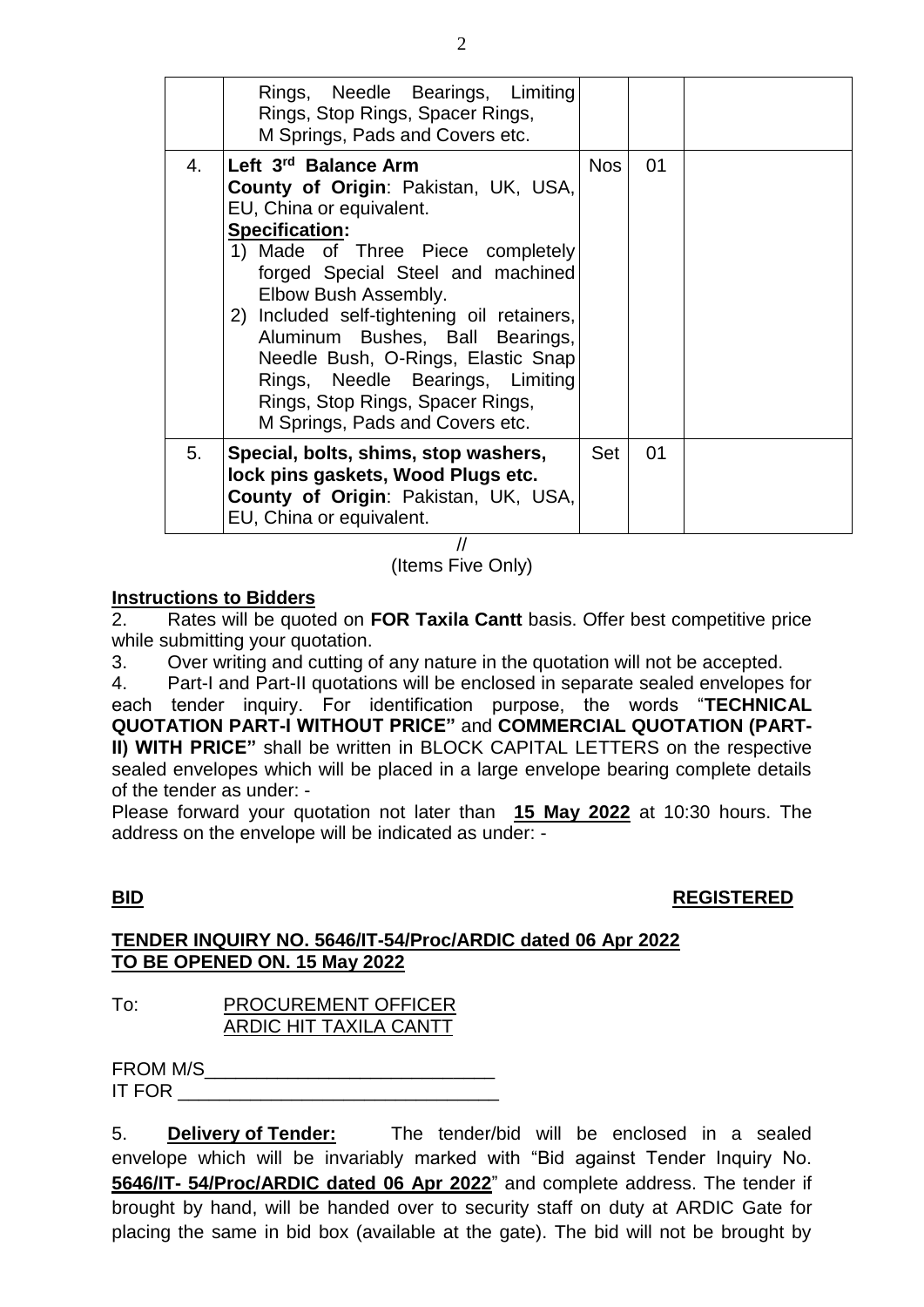hand by any firm while visiting the office of Proc officer (ARDIC). Moreover, if required endorsements are found missing, the bid will be liable for rejection.

6. The bid must be dropped in the bid box, latest by 1030 hours on **\_15 May 2022**, at ARDIC Gate. **The bid will be opened same day at 1100 hours** in the presence of the available representative of the firms in ARDIC HIT Taxila Cantt. **No bid will be entertained / considered after 1030 hours,** on the aforementioned date.

7. All papers must be signed and stamped and items not quoted / quoted must be mentioned clearly.

8. All clauses/terms mentioned in this inquiry will be considered accepted by the bidding firms, even if no reference to them is given in the respective offers.

9. **Postal order for Rs. 200/- (Rupees Two Hundred) as a tender fee, in favor of MD (ARDIC)** HIT Taxila Cantt, will invariably be enclosed with the technical offer, failing which the bid will be ignored.

10. Firms are instructed NOT to send Telex and Fax bids. Such bids/offers would not be accepted.

11. Following confirmation regarding availability of the advance sample be endorsed by all bidders in their quotations: -

"It is confirmed that advance sample against items mentioned at serials ---- of the bid are really available."

12. Please confirm receipt of the tender inquiry immediately and also intimate your participation or otherwise in this tender inquiry. In case any firm does not wish to bid, then it should return the tender inquiry documents at the earliest.

13. HIT reserves its right to cancel the bidding process with reason but without any obligation to justify such a reason.

14. The store is required to be delivered at Store Sec ARDIC, Taxila Cantt within 60 x days from the date of signing of the contract.

15. The offered price quoted must be firm, final and inclusive of all taxes, packing, handling charges etc and delivery at HIT Taxila Cantt.

16. **Offers must remain open valid for 120 days** from the date of opening of the tender.

17. The store will be packed in standard grade, worthy of transportation by the means adopted.

18. This inquiry may not be taken as an indication of subsequent supply order and does not in any way commit HIT to purchase the items offered.

19. Warranty period will be one year from the date of issuance of CRV of the stores.

20. In case of failure to supply the stores within the stipulated periods, liquidated damages at the rate of 2% but not less than 1% of amount involved per month and maximum value not more than 10% of contracted store value or a part there-of will be levied.

# 21. **Payment Terms**

- a. Payments will be made either by CMA (DP), Rawalpindi or CMA (HIT) Taxila Cantt, through cheques against pre-receipted bills (duly affixed with revenue stamps) along with professional tax certificates (attested photocopies) of the suppliers after delivery and acceptance of stores.
- b. Partial payments against partial deliveries will not be allowed.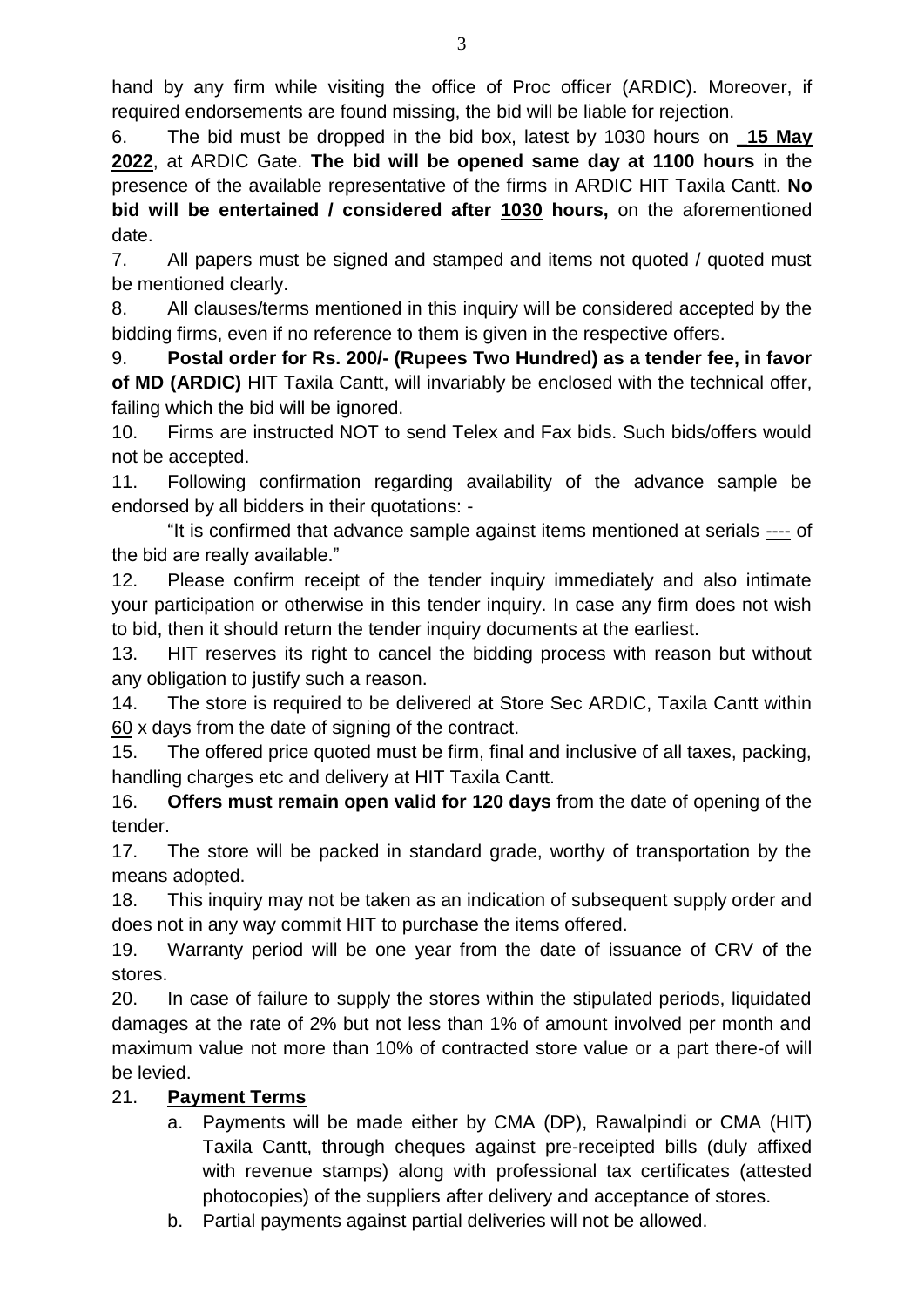c. The payment to the registered person is linked with active taxpayer status of the Suppliers as per FBR data base. If any registered supplier is not on active Taxpayer list, his payment will be stopped till he / she files his / her mandatory returns and appears on ATL of FBR.

22. HIT reserves the right to increase / decrease the quantity of items, placed on the tender without any reference to the firm.

23. The supplier shall furnish a 5% performance bank guarantee within one month from the date of signing of the contract from scheduled bank in Pakistan against the total value of contract excluding taxes/duties. This bank guarantee must remain valid 12 x months after the stores are put in operation. Performance Bank Guarantee will be released on the completion of warranty period, in case the firm fails to provide a/m performance bank guarantee within the stipulated time period, the contract will be cancelled and bid security will be encashed. Moreover, the contract shall than be awarded to next best evaluated bidder.

24. **All Firms participating in the tender will deposit 2% bid security of total quoted value in the shape of CDR / bank guarantee addressing to MD ARDIC Heavy Industries Taxila. The bid security will be provided by the firms in commercial envelope and clear mentioning of the same in the technical quotation will be ensured by the firms, failing which the bid will stand rejected. The bid securities will be returned as under: -**

- a. **Unsuccessful Bidders.** Within 15 days of completion / announcement of the bid evaluation result.
- b. **Successful Bidders.** Upon submission of 5% PBG (para 23).

25. The net offered price will be inclusive of 17 % GST as imposed by Government of Pakistan. The offers without mentioning of 17% GST will not be considered. The GST will always be mentioned separately to the base price.

26. Defaulted or Blacklisted firms with any Govt / Semi Govt defence organization cannot be participate in the bid.

27. In case of any dispute regarding the terms and conditions and the quality of stores, the decision of the MD (ARDIC) / Chairman HIT will be considered as final and binding on the suppliers/firms.

28. In case, the contracted firm fails to execute the order within the stipulated time and does not materialize the supply of ordered stores, the supply order/contract would be cancelled at the firm's risk and expense. Expenditure incurred on the repurchase of offered stores will be recovered from the defaulting firm, under existing procedures.

29. Inspection of the store will be carried out at HIT Taxila Cantt.

30. **Samples for consultation / reference will not be provided, however if drawing is available then the same may be handed over to the best evaluated bidder. Samples are displayed in display room for the convenience of the firms.**

31. Only registered suppliers / persons who are on Active Taxpayer List (ATL) of FBR are eligible to supply goods/services to government departments. Thus the bidders will submit a certificate to this regard along with the technical bid.

32. Country of Origin: All countries except India, Israel and Taiwan.

33. In case of indigenously / locally manufactures item, the firms should have relevant experience and capacity of manufacturing these parts and should be duly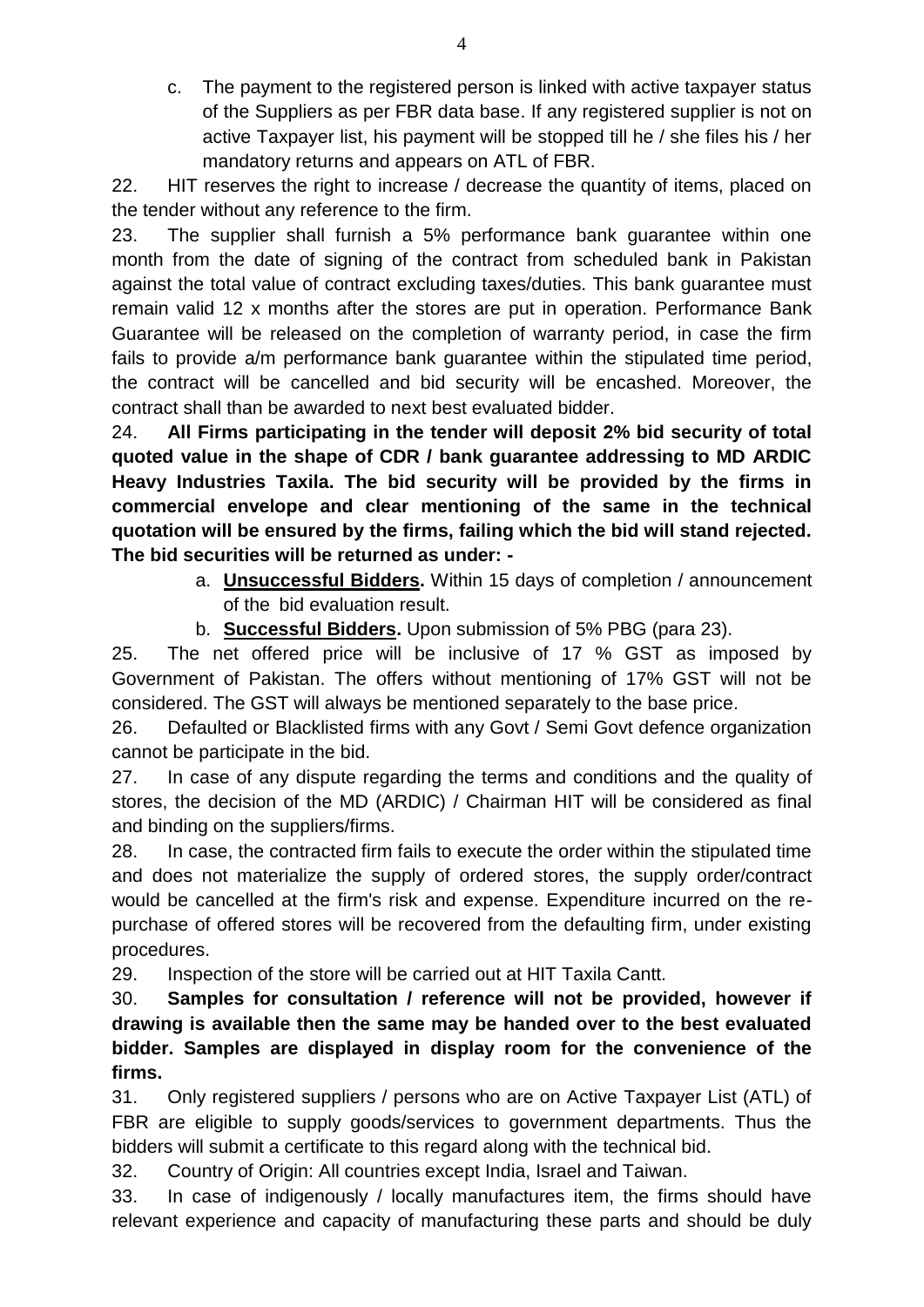qualified by Quality Control department of ARDIC HIT. Capacity for manufacturing of parts will be verified by a team ex ARDIC HIT.

5

34. In the case of FOR imported items, the firms are responsible to provide evidence of the agency agreement/certificate of conformance, principal proforma invoice (in original and without price) and OEM certificates of all the items being quoted against this tender inquiry along with countries of origin. Separate OEM certificate for each / major assembly will be provided by the firms. The firms will clearly indicate that all the parts used in the manufacturing (in case of assembling) are brand new from current production. Confirmation to fulfill technical specifications related to imported items on FOR basis must be highlighted in the technical bid.

35. Confirmation of the validity period of the quote, delivery period and warranty period.

36. Confirmation of all technical parameters specified in the IT or confirmation as per sample.

37. Confirmation of manufacturer, brand and approval of advance sample as per specifications mentioned in IT. Manufacturer brand of each item must be highlighted in the bid.

38. IT document can be downloaded from PPRA and HIT website [www.hit.gov.pk.](http://www.hit.gov.pk/)

39. Technical assistance will be provided by the firm on requirement basis.

40. After successful conclusion of development contract including qualification of the prototype / 1st Article, following "Yes Obligations" for the qualified firms will be applicable for bulk supply / series procurement contract(s) after approval by HITB as under: -

- a. Award of "Sole Manufacture Right" for HIT or procurement "Proprietary" status for minimum 3 years, subject to timely development, contract execution performance, quality, cost rationalization and value additions (if any) of development / 1st contract.
- b. Extension of "Sole Manufacture Right" for HIT or procurement "Proprietary" status beyond 3 years' subject to timely completion, contract execution performance, quality consistency, cost rationalization and value additions (if any) in previous contract(s).
- c. Where operationally, financially and technically possible / viable, HIT (developing or procurement agency) may provide estimated required quantities to qualified firm(s) for subsequent needs.
- d. Qualified firm will not be allowed to participate in any tender of similar items elsewhere (inland and abroad) without prior permission of HITB.

41. Firm(s) will submit commercial offer with "Estimated Itemized Cost (EIC)" of the item including following: -

- a. Material Cost.
- b. Manufacturing Cost (including tooling, labour, die, overhead charges etc).
- c. R&D Charges.
- d. Service Charges (including transportation, tests/trials, profit etc).

42. After successful development and qualification of final product, the firm will submit the "Final Itemized Cost (FIC)" along with supporting documents / verification proofs for subsequent series / bulk procurement contract(s) of the same item(s). FIC will be mutually negotiated / finalized before conclusion of the development contract. Same will remain valid for one year. FIC will be finalized under following heads: -

a. Material Cost